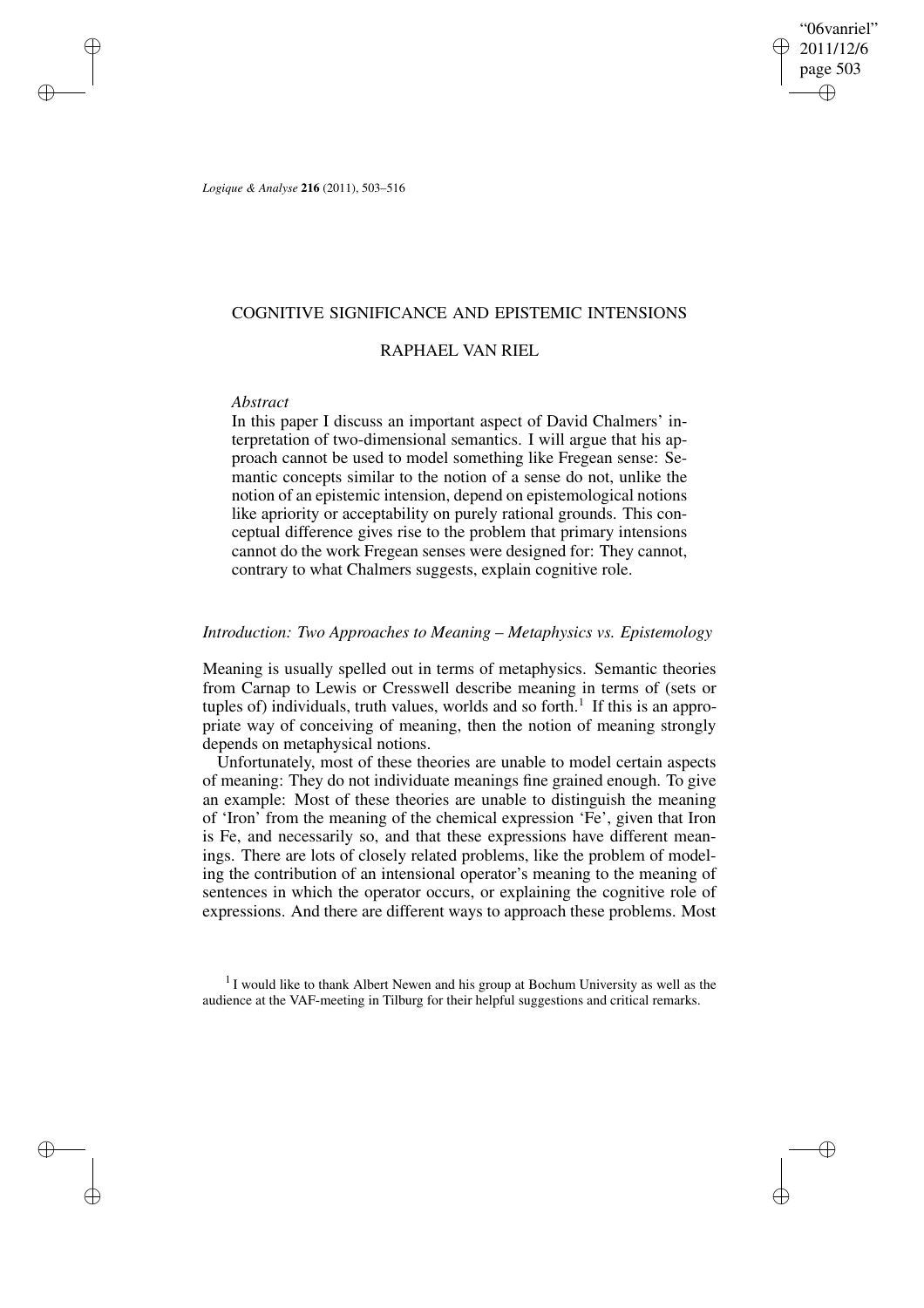"06vanriel" 2011/12/6 page 504 ✐ ✐

✐

✐

#### 504 RAPHAEL VAN RIEL

philosophers try to solve them using the metaphysical framework, introducing structured meanings as semantic values of complex expressions (Cresswell, 1985), or describing meanings in terms of algorithms (Moschovakis, 1984 & Muskens, 2005) or procedures (Tichy, 1984 & Materna, Duží, Jespersen, 2010), thus introducing entities which are finer grained than the semantic values we are familiar with from introductory logic-courses.

David Chalmers tries to approach some of these difficulties distinguishing two kinds of semantic values — those which are describable in metaphysical terms (in accordance with the tradition), and those which essentially involve an epistemological aspect. In a series of papers, he has developed a certain interpretation of what has come to be known as two-dimensional semantics. The general idea of two dimensional semantics is that we can associate three semantic values with an expression, two basic intensions which, together, form a two-dimensional intension. These values are interdependent in one sense or another — depending on the interpretation of the two-dimensional framework. Chalmers uses the framework in order to distinguish between an *expression's epistemological value* and what can be labeled the *expression's metaphysical value*. Whilst the metaphysical value (named 'secondary intension') is understood in the ordinary way, namely, as a function from possible worlds to extensions, an expression's epistemological value (or 'primary intension') is interpreted as a function from so called 'scenarios' to extensions. These scenarios are described as epistemological possibilities, or sometimes as centered worlds. The notion of a primary intension is based on epistemological notions, like the notion of apriority or acceptability on purely rational grounds (for a more detailed introduction, see below). In (Chalmers, 2002, 2004 & 2006) Chalmers suggests that primary intensions can be used to model some relevant aspects of Fregean sense, amongst which providing the resources to explain cognitive significance plays a prominent role. In this paper, it is argued that primary intensions do not relate to cognitive role in an appropriate way and that, therefore, primary intensions cannot be used to model Fregean sense. This is not to deny that expressions have primary intensions, or to argue that the two-dimensional framework Chalmers developed is in error. Rather, this paper attempts to show that the framework's range of application is more limited than Chalmers sometimes tends to suggest. The criticism is not based on traditional worries concerning the notion of apriority or similar notions. For what follows, it will be granted that Chalmers' use of the notion of apriority is acceptable.

I shall proceed as follows: In the first section, I will introduce the conceptual framework and sketch some distinctive features of two dimensional semantics. In the second part, I will develop an argument which is supposed to show that Chalmers' account faces a problem: Either, there are cases of cognitive roles which cannot be explained using primary intensions, or the notion of a primary intension cannot serve as a model for Fregean senses,

✐

✐

✐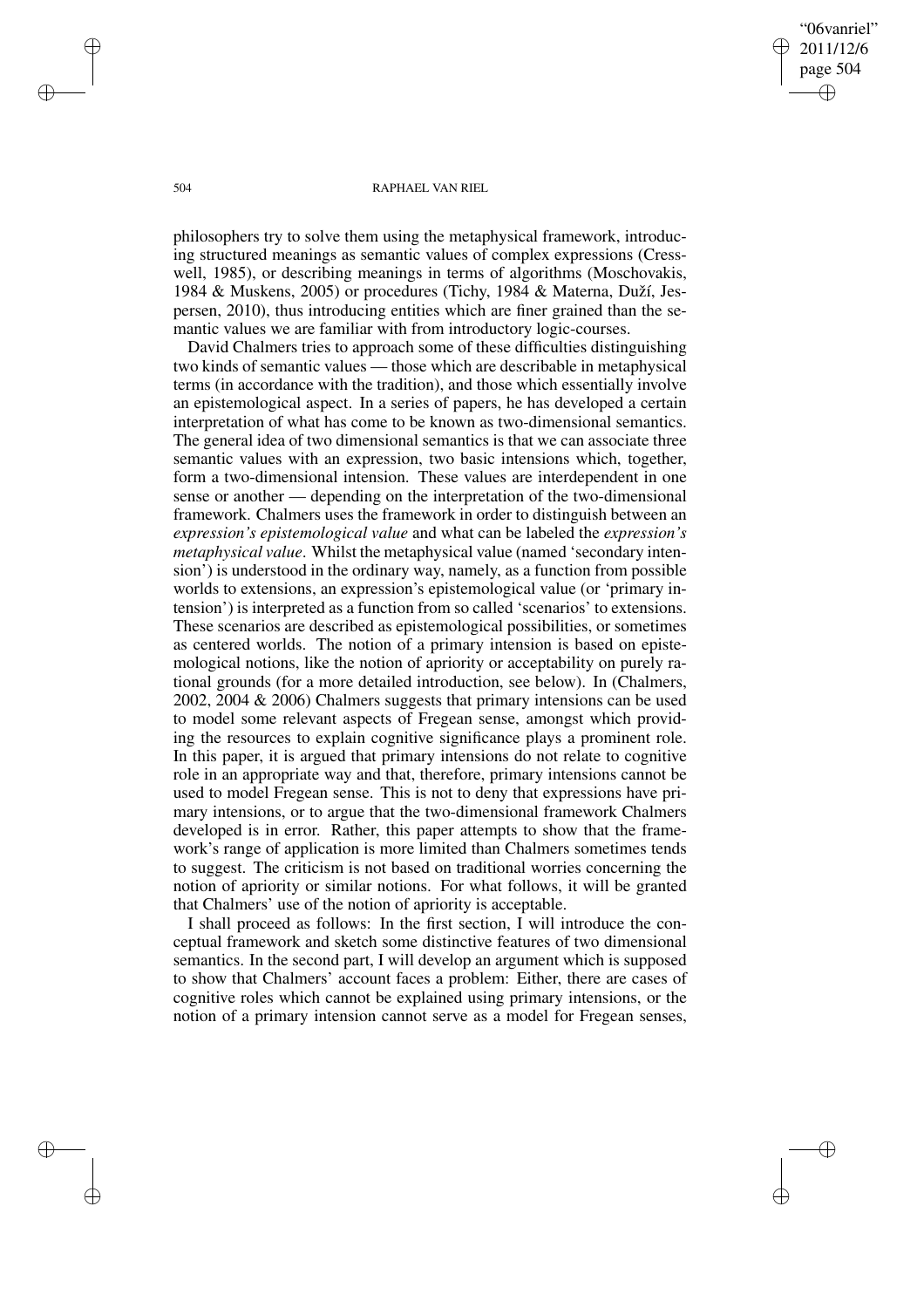because it presupposes the notion of a Fregean sense in a way which makes primary intensions uselessin this respect, or the account becomes circular. In addition, I will show that the arguments Chalmers gives in favor of his claim that primary intensions play a role similar to Fregean senses are fallacious.

## *Part one: Epistemic Intension and Fregean Sense*

✐

✐

✐

✐

The aim of this first section is to give a rough idea of those fundamental aspects of Chalmers' interpretation of the two-dimensional framework which are relevant for our present concerns.<sup>2</sup> According to two-dimensionalism, an expression can be associated with two semantic values — a primary intension and a secondary intension, which, together, generate a third value: a two-dimensional intension. Chalmers interprets primary intensions as functions from scenarios to extensions at scenarios and secondary intensions as functions from possible worlds to extensions at possible worlds. Chalmers intends to use this framework in order to model some relevant aspects of meaning. Primary intensions are used to model something like Fregean sense. In order to understand the notion of a primary intension, we have to explain the notion of a *scenario* in the first place, and we have to explain how this notion is used in order to get a better grasp of how meaning, or Fregean sense, relates to cognitive significance. As already mentioned, there are two ways to conceive of scenarios: *scenarios as centered worlds* and *scenarios as epistemic possibilities*.

According to the centered world interpretation, scenarios are triples of ordinary possible worlds, individuals, and times. Individuals and times are introduced to handle indexical claims; they fix a certain point of view on or in the world. A primary intension of a sentence S obeys the following principle: S's primary intension delivers the value TRUE for a scenario W if and only if the conditional 'If W is actual, then S' is a priori.<sup>3</sup> Scenarios are associated with canonical descriptions. These canonical descriptions are supposed to guarantee that the material conditional of the form 'if W is actual, then S' comes in an appropriate form. There might be many different ways to refer to W we can use to generate instances of 'if W is actual, then S', but which do not suit the purpose of evaluating S at W using a material conditional of this form.<sup>4</sup> So, in a sense, it is the appropriate descriptions of worlds which

 $2$  For a detailed introduction, see (Chalmers, 2004).

 $3$ I follow Chalmers in talking about sentences, rather than what they express, as being a priori, without committing myself to the claim that this is the best way of talking.

<sup>4</sup> For a detailed discussion of the notion of a canonical description and different ways to interpret or replace apriority, see (Chalmers, 2004 & 2006).

"06vanriel" 2011/12/6 page 505

✐

✐

✐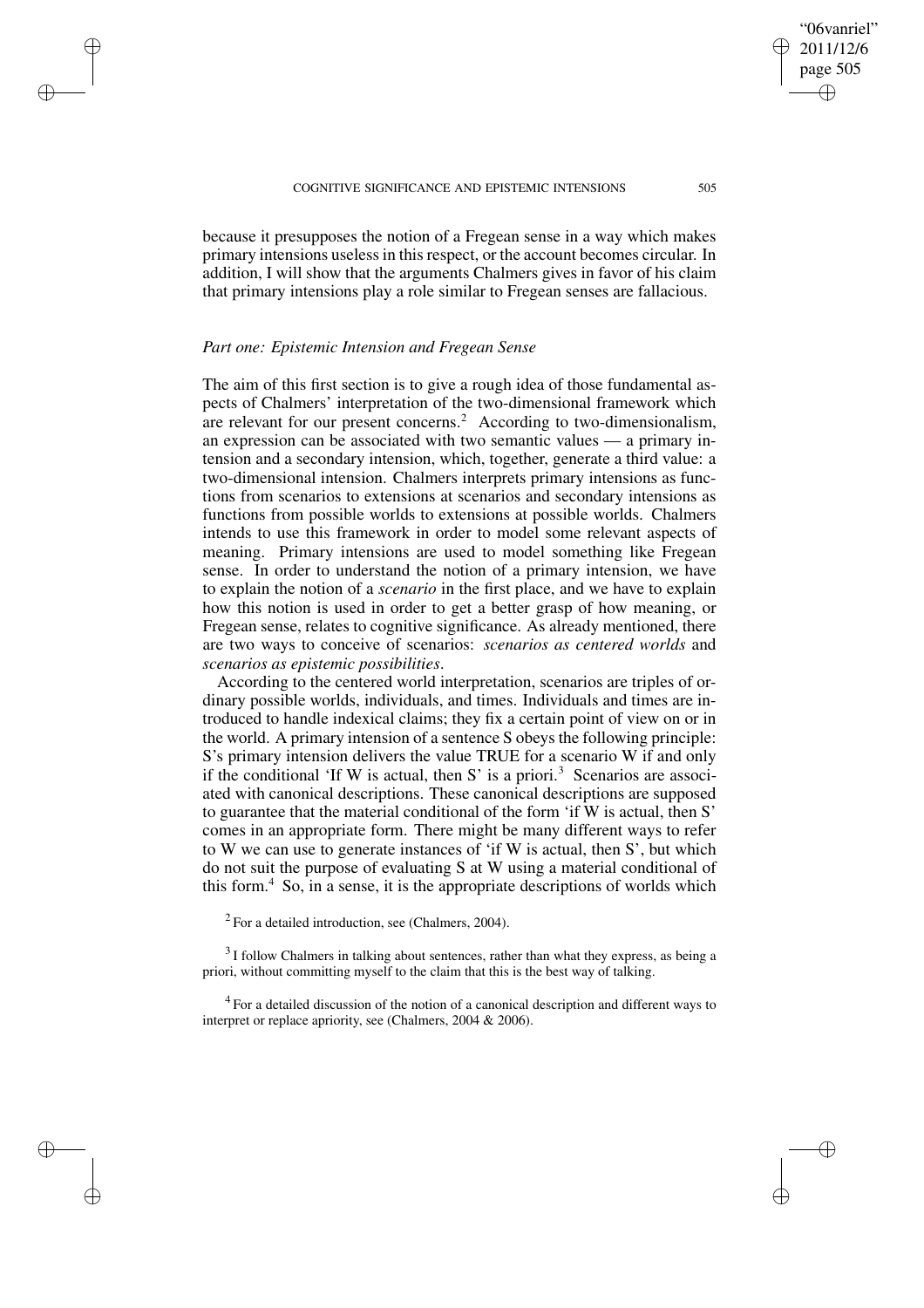"06vanriel" 2011/12/6 page 506 ✐ ✐

✐

✐

#### 506 RAPHAEL VAN RIEL

do the job of fixing the criteria for a primary intension, not the worlds themselves. To be more precise, the relevant conditional should be described as follows: 'If W (under description D), is actual, then S'. Note that on different occasions, Chalmers proposes different ways one might conceive of primary intensions, ways which do not involve the notion of apriority. They all have in common that they use one epistemic notion or another to evaluate the relation between a scenario under a description and a given expression. However, I think that the arguments I am about to give can be applied in similar ways to alternative specifications of the notion of a primary intension.

According to the second alternative, scenarios are described in epistemological vocabulary. Explicating this idea here in any way which comes close to a detailed discussion is impossible. Again, I will focus on one important fundamental aspect: The role of the notion of apriority or acceptability on purely rational grounds. According to this interpretation, we should conceive of a scenario as a complete description of a way the world might be, which meets two requirements: It is epistemologically possible, and it is complete, such that there is no question which cannot be settled with respect to this description on a priori grounds (Chalmers, 2004). More precisely: In this case, a scenario is an *equivalence class* of sentences, D, of (non-natural) language L, which is such that (i) any member of the class is epistemologically possible, and which (ii) is such that any member of it is complete in the sense that no sentence of L is epistemologically indeterminate given D (that is: There is no sentence which could be both, false and true, given D). *Epistemic possibility* is cashed out in terms of apriority or similar notions: A proposition p is epistemologically possible if and only of it is not a priori that not p, and p is epistemologically necessary iff p is a priori. Chalmers uses the term 'a priori' in the sense of 'justifiability, which is independent of experience' (Chalmers, 2004, p. 207). Similar notions seem to be at least co-extensive. Intuitively, primary intensions, on this interpretation, behave similar to how they behave in the scenarios-as-centered-worlds case: Consider a description D of the equivalence class. Then, for a sentence S, its primary intension yields TRUE for a scenario under D if and only if 'If D, then S' is a priori.

Up to now, we have focused on sentences. Primary intensions for subsentential expressions pose special problems, so I will merely comment on primary intensions of singular terms which do not involve indexicals, and I will presuppose that we take scenarios to be centered worlds. In this relatively simple case, a singular term's (S) primary intension is a function from scenarios (W) under descriptions (D) to extensions (E), such that the relevant instance of the schema "If W (under D) is actual, then  $E = S$ " is a priori. For example, if a world in which the brightest star in the morning is Riegel Delta is actual then Hesperus is Riegel Delta. This inference is a priori/based on purely rational grounds.

✐

✐

✐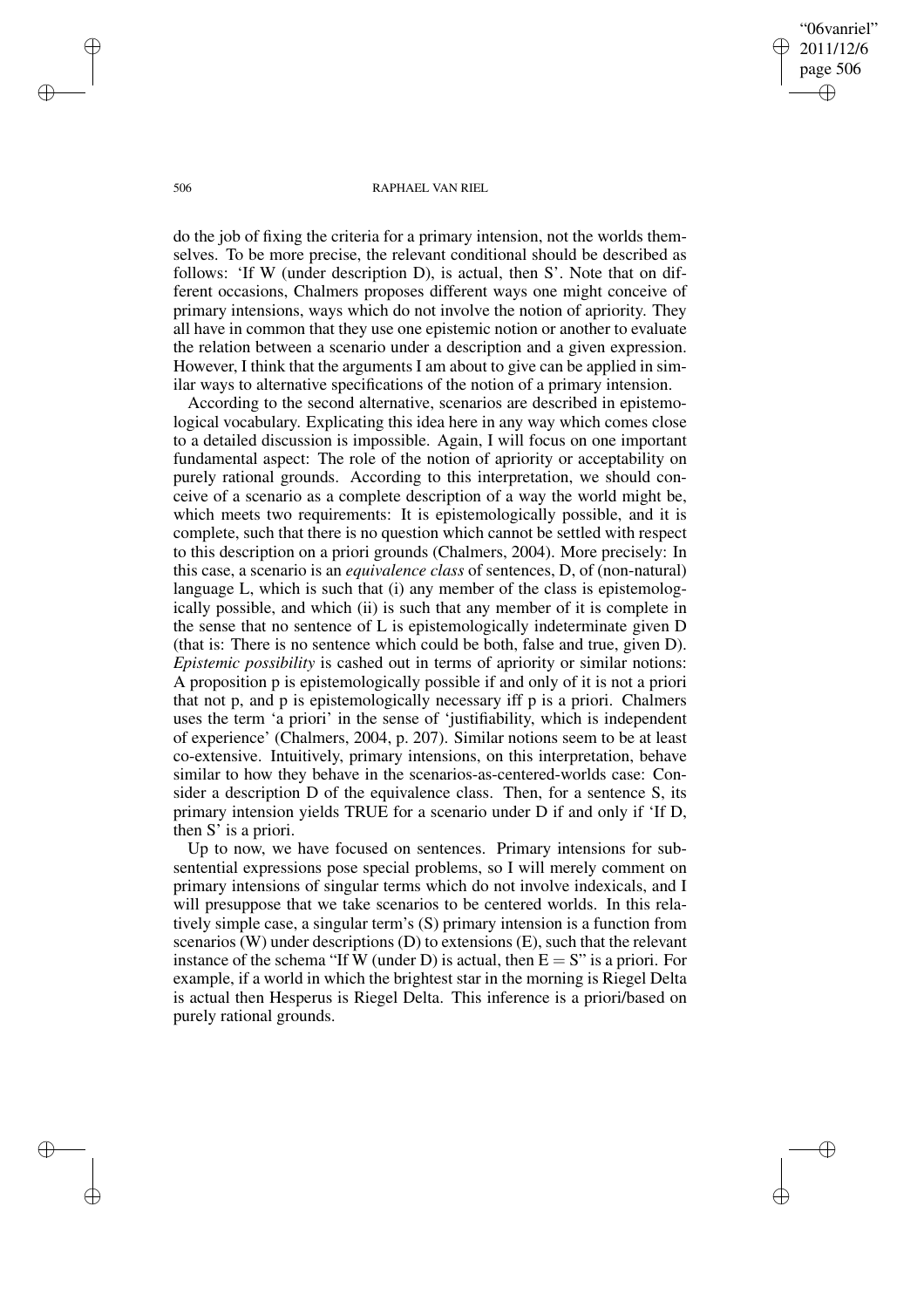Whilst the first approach to scenarios is based on the notion of metaphysically possible worlds we are familiar with, the second approach describes scenarios in epistemological terms from the beginning. Nevertheless, in order to construct primary intensions, we have to introduce epistemological notions in both cases. The basic idea is that primary intensions are functions which obey epistemological constraints. I will use the term 'scenario' in both cases, just like Chalmers does. What sort of scenario is relevant on different occasions will become apparent from context.

Let us now turn to the question of what one might expect (and of what Chalmers expects officially) from an epistemological interpretation of twodimensionalism. In "On sense and Intension" Chalmers describes four relevant aspects of Fregean sense, and he argues that with respect to these descriptions, primary intensions are similar to Fregean senses:

- (i) Every expression which has an extension has a sense.
- (ii) Sense reflects cognitive significance.
- (iii) The sense of a complex expression depends on the senses of its parts.
- (iv) Sense determines extension. (Chalmers, 2002, p. 138 ff.)

From these descriptions we can derive four requirements a type of semantic values has to meet in order to play a role relevantly similar to the role Fregean senses are supposed to play. The crucial aspect is referred to in (ii): Sense reflects cognitive significance. This point is crucial because in this respect, sense differs from classical intensional (functions from worlds to extensions) semantic values, for which criteria similar to (i), (iii) and (iv) can be met. We can assume that what has an extension has an intension, that intensions can be combined to determine intensions of complex expressions, and that the intension determines an expressions extension at a given world. But intensions do not model cognitive significance. So, the relevant claim is that primary intensions have an advantage over ordinary intensions (or structures of ordinary intensions) in that they are able to reflect cognitive significance.

Let us have a look at how Chalmers introduces the idea that epistemic intensions reflect cognitive role in the relevant way:

# Chalmers 1)

✐

✐

✐

✐

In "Über Sinn und Bedeutung" (1892), Frege lays out the central issue roughly as follows. The sentence 'Hesperus is Hesperus' is *trivial*. It can be known a priori, or without any appeal to experience. [. . .] By contrast, the sentence 'Hesperus is Phosphorus' is

"06vanriel" 2011/12/6 page 507

✐

✐

✐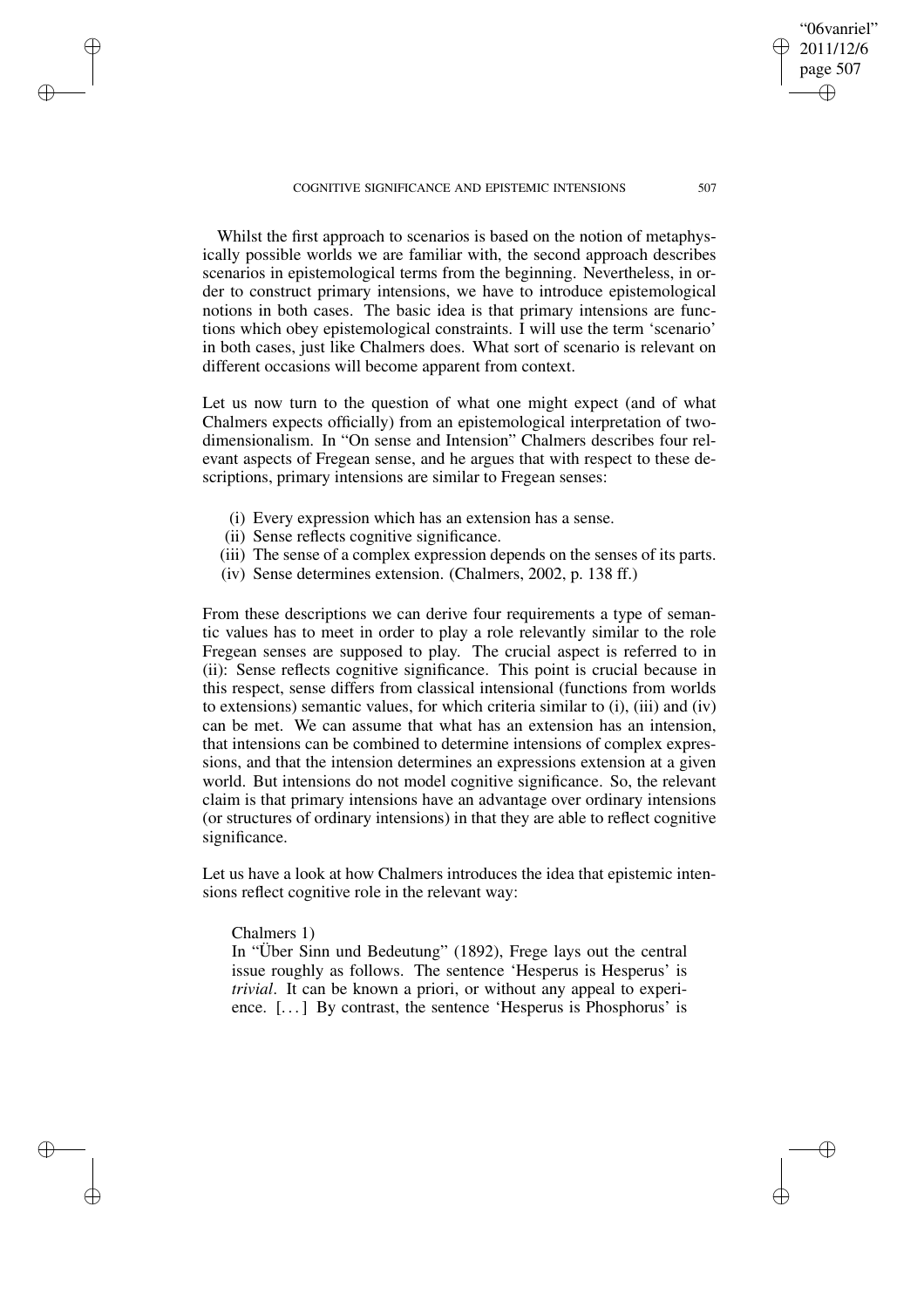## "06vanriel" 2011/12/6 page 508 ✐ ✐

✐

✐

#### 508 RAPHAEL VAN RIEL

*nontrivial*. It can only be known a posteriori, by appeal to empirical evidence. [. . .] As Frege put it, 'Hesperus is Phosphorus' is *cognitively significant* whereas 'Hesperus is Hesperus' is not. Intuitively, this difference in cognitive significance reflects a difference in the meanings of 'Hesperus' and 'Phosphorus'. (Chalmers, 2002, p. 137)

From the idea that the cognitive significance of such identity-statements 'reflects' a difference in meaning, he goes on introducing a way of approaching the notion of Fregean sense or (non-Fregean) meaning.

## Chalmers 2)

An attractive idea is that when an expression plays a certain cognitive role for a speaker, then it will be associated with certain tacit criteria for identifying the extension of the expression [. . .]. It is natural to hope that these criteria will reflect the cognitive role of the expression in some deep respects. In order to tie a condition on extension to cognitive significance in this way, it is important that the relevant condition on extension be understood *epistemically [. . .]* (Chalmers, 2002, p. 143)

The cognitive role of an expression is what gives access to an expression's extension at least if we know which scenario matches the actual world. It gives access to extensions at scenarios considered as actual. Therefore, Chalmers suggests, we can understand the conditions on extension, or the criteria we use to identify the extension, epistemically. (I will criticize this move and an alternative argument he gives in favor of the claim that primary intensions model sense later on.) Understanding conditions on extension epistemically (I use 'epistemics' and its variants as stylistic variants of 'epistemology' and its variants) takes us to primary intensions: A primary intension just is an epistemic intension of a certain sort, and it is described as a function which, given enough knowledge which is delivered by the relevant canonical description, enables a subject to fix an extension at an epistemic possibility/a possible world.

### *Part 2: Do Epistemic Intensions explain Cognitive Role?*

Frege's observation was that, in order to explain the existence of cognitively significant identity-statements, we have to add *senses* to our ontology (Frege, 1892). Senses are supposed to explain the cognitive role a certain language item plays. As we have seen, Chalmers uses this argument to

✐

✐

✐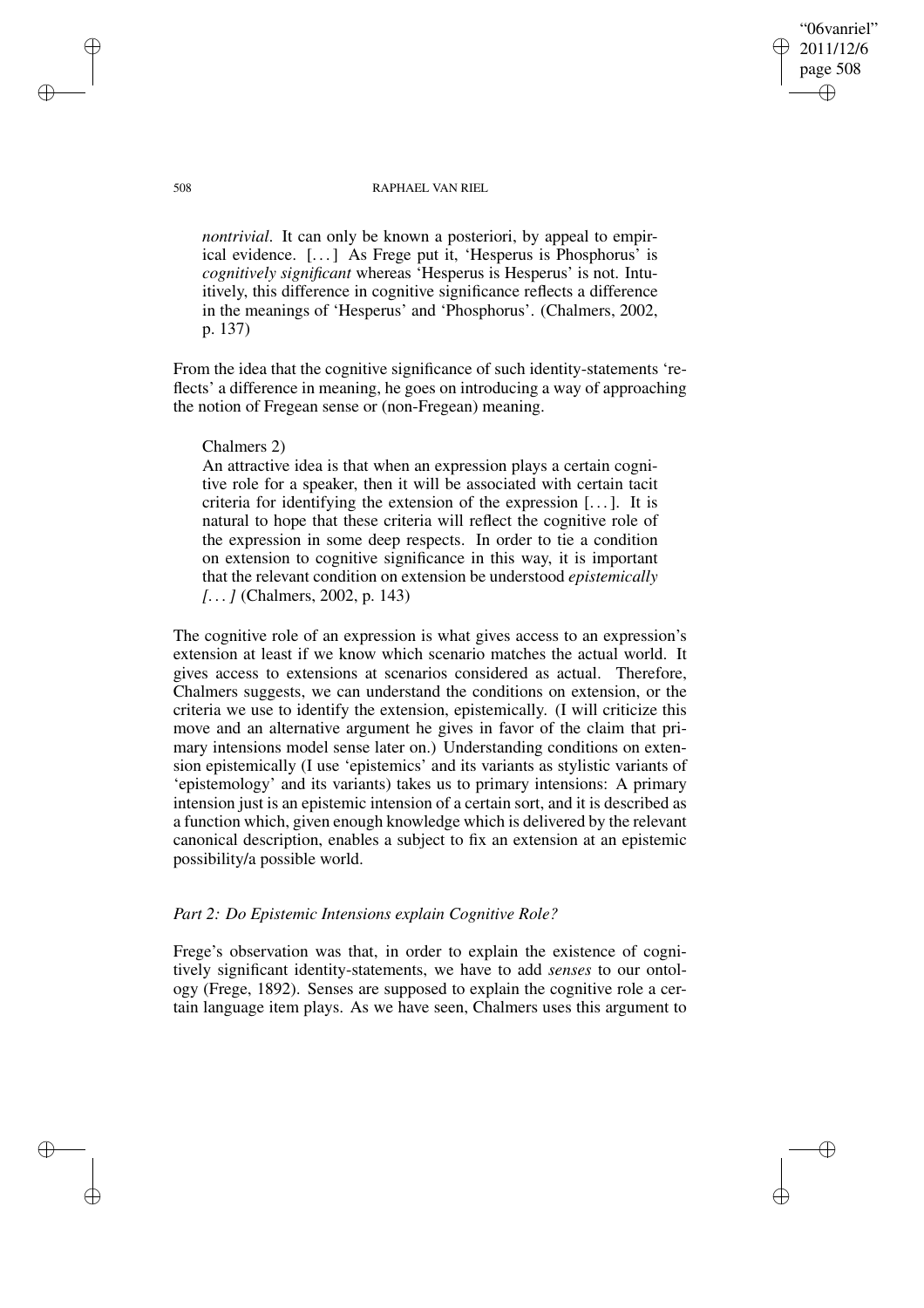✐

✐

✐

✐

motivate his approach, and he explicitly argues that primary intensions relevantly reflect cognitive role. Therefore, he is committed to the claim that primary intensions explain cognitive role. Just like certain identity statements are cognitively significant/insignificant *because* of the meanings (Fregean senses) of the terms the identity symbol connects, they are cognitively significant/insignificant *because* of these expressions' primary intensions. So, do primary intensions explain cognitive role just like senses do?

According to the two ways we are invited to conceive of scenarios, there are two options for primary intensions to perform the explanation task. If we take scenarios to be centered worlds, it must be true that an expression (sentence S, or singular term X, or predicate . . .) has its cognitively relevant semantic features in virtue of the fact that its primary intension  $(f)$  maps scenarios on extensions or truth values as follows: For any scenario W under description D, 'If W (under D) is actual, then S ( $X = Y, \ldots$ )' is a priori if and only if  $f$  maps W onto TRUE (or, for sub-sentential expressions, maps the scenario onto the expression's extension at that scenario, described by the relevant elements of D). According to the scenario-as-equivalence-class view, we are directly confronted with a description in a certain language, instead of a world under a certain description considered as actual. The cognitive role of an expression is then explainable by reference to its a priori role across different equivalence classes (scenarios).

To get the argument started, let us again consider Chalmers' remarks on the notion of apriority: A statement is a priori iff it is (true and) justifiable independent of experience. This interpretation is advantageous over alternative interpretations, like taking epistemic necessity as a primitive, because it gives an idea of where the explanatory power of the account might stem from. Unfortunately, for different sorts of speakers or thinkers, different kinds of sentences or thoughts are justifiable independent of experience (and, similarly, acceptable on purely rational grounds and epistemologically necessary), depending on how their cognitive systems are shaped, and, therefore, on how they get access to knowledge. Humans' capacities to gain knowledge independent of experience are rather limited. There seem to be at least three ways to do so: Stipulate meaning for an expression, reflect on meaning as a competent speaker, and the way an author can have access to knowledge about his fictional characters, which is, I assume, not stipulating meaning for an expression. It is rather knowledge by creation: The author can generate fictional characters by pure will, whatever this means in detail. At least, it seems to be true that he can know truths about fictional situations in virtue of having created them (or in virtue of creating them at the time the relevant thought is employed). Knowledge about that does not

"06vanriel" 2011/12/6 page 509

✐

✐

✐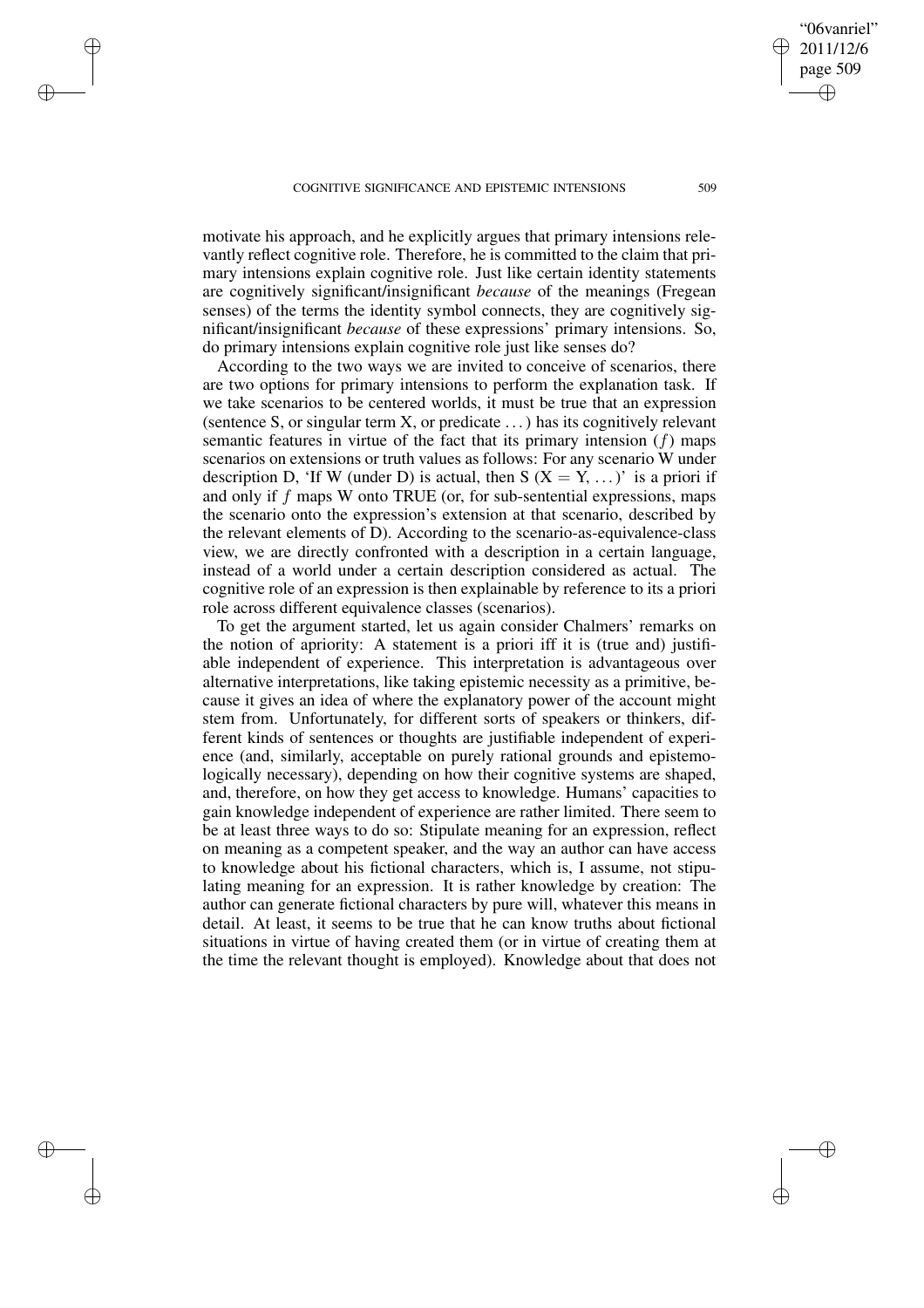"06vanriel" 2011/12/6 page 510 ✐ ✐

✐

✐

#### 510 RAPHAEL VAN RIEL

involve more experience than meaning stipulation or access to mathematical truths.<sup>5</sup> Other beings might have a priori access to truths of a different sort: Omniscient beings, Gods and so forth might know things on a priori grounds (on ideal rational reflection, etc.) we are incapable of having access to independent of empirical evidence. I will now try to argue that for some semantic features, which are cognitively relevant according to Chalmers' definition, primary intensions do not play any explanatory role at all. There are two ways to accommodate this result: either giving up the idea that primary intensions model Fregean senses, or modify the definition of a primary intension. If we modify the definition, the account becomes circular, or it presupposes the notion of a Fregean sense, rather than giving an interesting and independent model of Fregean sense.

As a minor point, note that if we assume that in fact, all these variants of justified access to truth independent of experience are relevant for determination of primary intensions, Gods and authors will associate primary intensions with certain expressions we are incapable of grasping. For God, it is a priori that water is  $H_2O$ . For Laurence Sterne, it was (could have been) a priori that Tristram Shandy was the only fictional character in his novel who wished "that either [his] father or [his] mother, or indeed both of them, since they were in duty both equally bound to it, had minded what they were about when they begot [him]." (Sterne, 1760/2003, p. 5)

Both examples describe conceptually possible cases of a priori knowledge as described by Chalmers. Sterne can know it by deciding it, God (if actual) knows it in virtue of his omniscience. Accordingly, they can accept their beliefs on *purely rational grounds*. So, we must conclude that for an omniscient being, 'water is  $H_2O'$  is not cognitively significant. Why? 'Water is  $H_2O'$  is not cognitively significant because 'water' and ' $H_2O'$  play the same a priori roles for God: For any appropriately described scenario, God will have a priori access to the relevant identity relations at these scenarios. Since we do not have a priori access to these identity relations, the expression tokens we use have different primary intensions.<sup>6</sup> The same holds for Laurence Sterne: In our example, he grasps a thought fundamentally different from the thought we grasp when we read the abovementioned sentence — if thoughts are determined (at least partly) by primary intensions. I think

✐

✐

✐

 $<sup>5</sup>$  Access to mathematical truths might be slightly different and, thereby, generate a fourth</sup> way to have access to truths independent of experience. I will not comment on that here, since it poses special problems.

<sup>6</sup> This amounts to the fact that, for conceptual reasons, no omniscient being can speak the language we speak, or even think the thoughts we express with sentences of our language.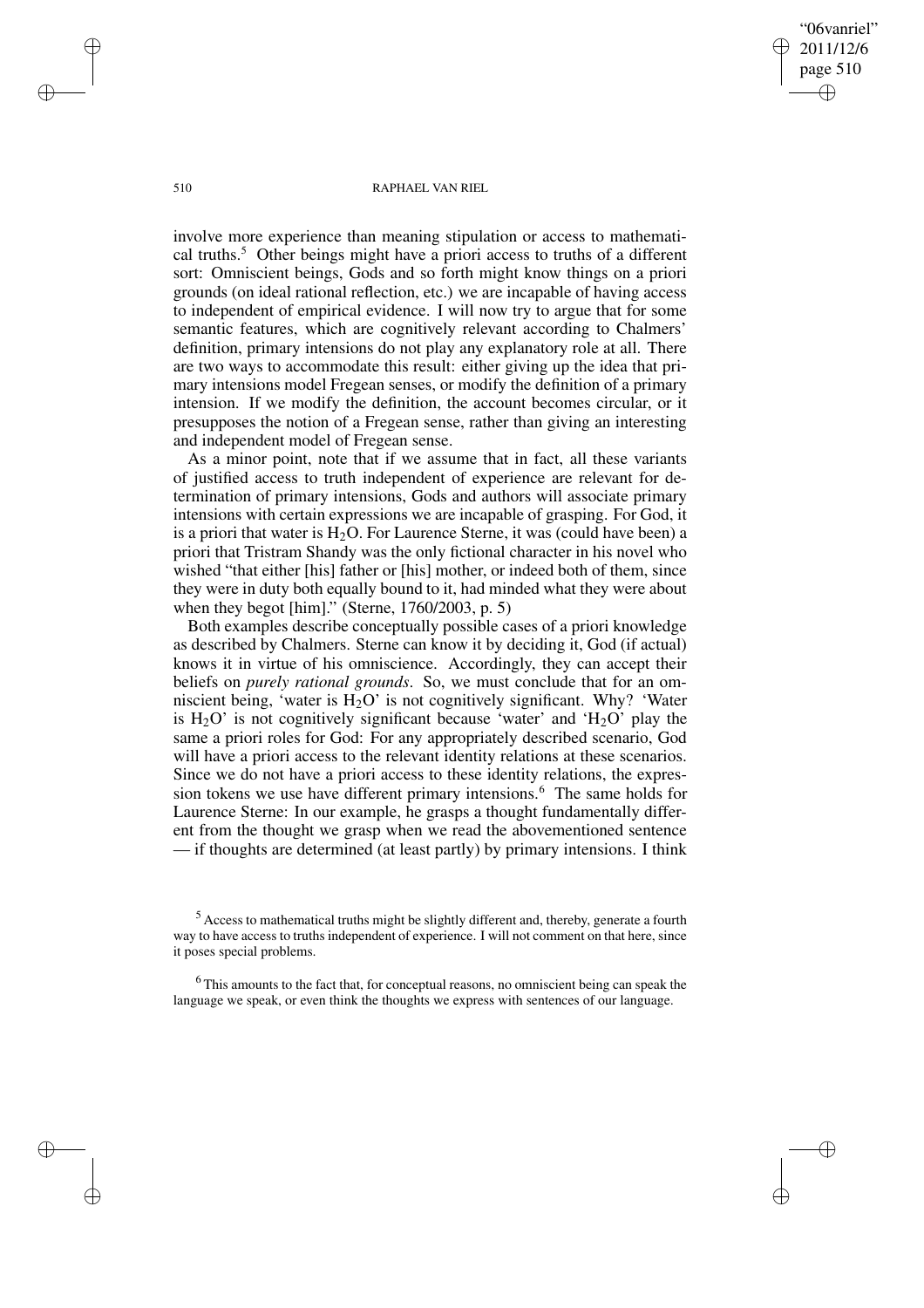that this is an undesirable result. However, even if we are ready to accept this result, there is a more fundamental problem.<sup>7</sup>

For a notion to pick out something in a way such that it can explain cognitive role, it must meet at least the following requirement: For any cognitively relevant semantic aspect of an expression, for any subject, it must enable us, at least in principle, to explain why the expression has this cognitively relevant semantic aspect (plays the relevant cognitive role for that subject). To give an example, let us assume that the notion of a mode of presentation (as a set of properties under which something is presented) is unproblematic. This notion is designed to explain cognitive role: Cognitive role depends on the properties under which something is presented by a mode of presentation. The properties which form the mode of presentation determine every cognitively relevant semantic aspect of the expression which expresses this mode of presentation, and these properties seem to be explanatorily relevant. Similarly, primary intensions should give us the details of why a certain expression has the cognitively relevant features it has.

Let us turn back to Gods and authors. For an omniscient being, it is a priori that water is  $H_2O$ . Accordingly, 'water' and ' $H_2O$ ' have the same primary intension. This is supposed to explain why they play the same cognitive role for God. We have to tell a story similar to the mode-of-presentation-story. So, let us have a look at how primary intensions could explain cognitive role. In order to do so, consider an argument Chalmers developed in favor of his claim concerning the similarity between senses and primary intensions (I will comment on this argument later). He puts it as follows:

### Chalmers 3)

✐

✐

✐

✐

The intension of an expression can be thought of as an *epistemic* intension: it captures (very roughly) the way the extension of the expression depends on which epistemic possibility turns out to be actual. For a sentence S and a scenario W, for example, a useful heuristic is to ask: *if* W is actual, is it the case that S? Or to stress the epistemic nature of this conditional: if W *turns out* to be actual, will it turn out that S? If yes, then the intension of S is true at W. [...] The intuitive characterization of epistemic intensions using the heuristics I have given here makes a strong prima facie case that expressions have epistemic intensions. (Chalmers 2002, p. 145)

"06vanriel" 2011/12/6 page 511

✐

✐

✐

 $<sup>7</sup>$  If we are not willing to accept this result, we have to assume that it is not independence</sup> of experience alone which makes for the relevant sort of justification. The only alternative I see is to introduce the notion of meaning or sense: Epistemic necessity in the sense relevant here has to be spelled out in terms of analyticity rather than apriority. A similar conclusion will be drawn later from another observation, and its undesirable results will be pointed out.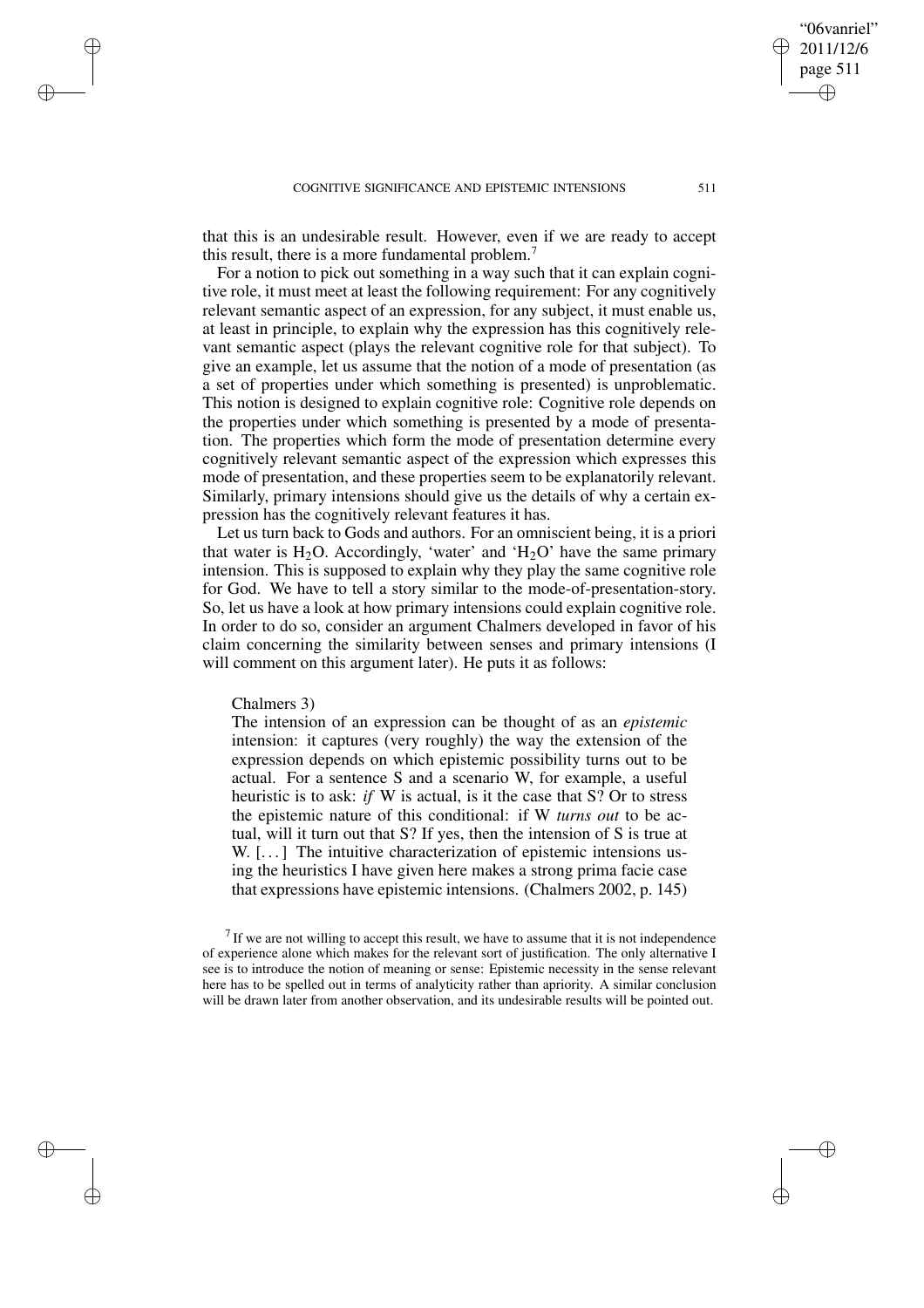"06vanriel" 2011/12/6 page 512 ✐ ✐

✐

✐

#### 512 RAPHAEL VAN RIEL

The useful heuristic mentioned here consists in the idea to consider relevant scenarios and evaluate, for example, whether or not certain identitystatements hold true at this scenario. To *evaluate* this, we have to reflect on descriptions. These descriptions give us the resources to evaluate the relevant conditionals, or to evaluate the relevant epistemological necessities, independent of whether or not we describe epistemological necessity in terms of apriority, or ideal rational reflection, or take it to be a primitive. These descriptions come with intensions (meanings, or conceptual contents). It is these intensions we base our a priori evaluations on: When we consider a world under a certain description as actual, and when we then try to find out whether or not a certain statement is true at this world, and when we do so on purely rational grounds, we will focus on the conceptual content in or expressed by these descriptions and the sentence we try to evaluate. The heuristic so described points to how we have to conceive of the relevant explanation relation between cognitive role and primary intension: We explain cognitive role via the condition on extension which is based on semantic relations between descriptions of scenarios and our target-expressions.

So, resources for explaining cognitive significance seem to be tied to the notion of a description: It just is justifiability on the basis of descriptions. In more detail, the explanatory power of primary intensions, if any, seems to stem from the semantic relation between the description used in the antecedent and the expression used in the consequence of the relevant conditional we have to evaluate on purely rational grounds. This is what primary intensions are designed for: They give us the explanatory resources because they are defined via a priori (rationality) relations between descriptions of scenarios and the expressions we are interested in. Modes of presentation explain cognitive role via properties; primary intensions (should) explain cognitive role via a priori or rationality relations which, in turn, are based on relations between descriptions and our target-expressions.

If this is correct, then primary intensions lack the resources to explain cognitive significance of some beliefs of Gods and authors. This is due to the fact that in these cases, the insight in truth does not depend on the relation between the description of a scenario in the antecedent and the relevant expressions in the consequence. That the relevant conditionals are a priori for God does not depend on descriptions, but rather on God's direct insight into truths. What this direct insight into truths has got to do with cognitive role is not clear, if, in general, an expression's cognitive role is based on an epistemic relation which is concerned with justification based on a relation between scenarios (under certain descriptions) and expressions. So, in the case of God, primary intensions do not play any explanatory role at all. Authors pose a similar problem: In this case, cognitive role depends on what can be labeled 'direct access to creationistic decisions'. The relation between scenarios (under certain descriptions) and the target-expressions evaluated

✐

✐

✐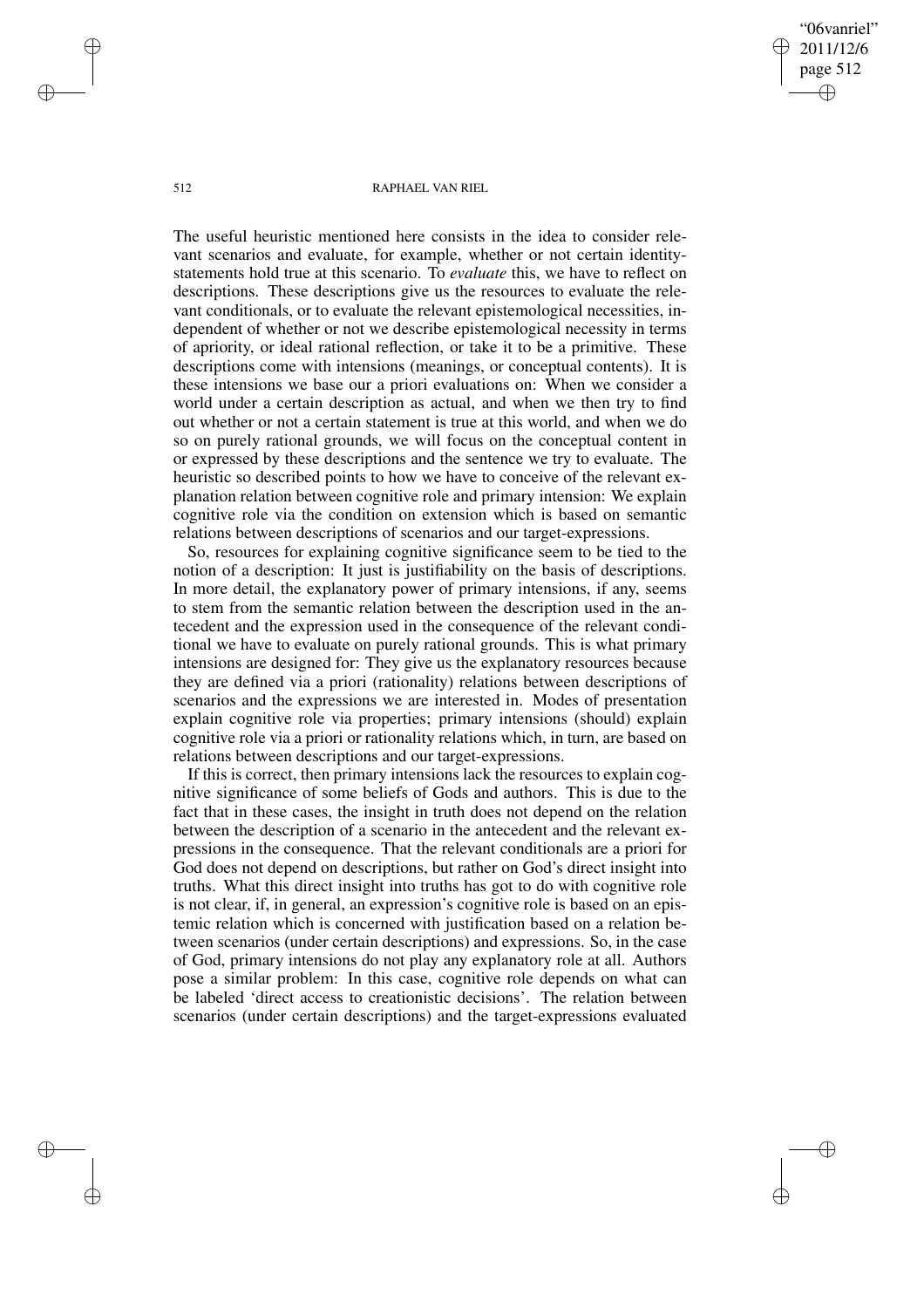✐

✐

✐

✐

considering the relevant conditional is irrelevant. So, in these cases, primary intensions lack the resources to explain cognitive role. The best way to cope with this problem seems to consist in denying that for God, 'water is  $H_2O'$ ' is cognitively insignificant. It is not very interesting for him, but nevertheless, even for God, it differs from statements like 'a snake is a serpent'. In this sense, 'water' and ' $H_2O$ ' play different cognitive roles for him, unlike 'snake' and 'serpent'. This can be incorporated in the Chalmers-framework if we modify the notion of apriority. How could this be done? On at least one occasion, Chalmers gives a more exhaustive description of what he takes to be the relevant notion of apriority, or rational acceptability. According to this interpretation, a sentence is a priori for a speaker if access to its truth is based on ideal rational reflection on *concepts involved in this sentence* (Chalmers, 2002, p. 147). This seems to come close to what I described to be the relevant source of apriority or acceptability on purely rational grounds for justification, and, thereby, for explaining cognitive role. It is reflection on descriptions, which come with meanings, or senses, or conceptual content. One could try to describe the relevant notion of apriority, or epistemic necessity, or acceptability on purely rational grounds as follows: It is justifiability in virtue of the meaning of the expressions involved — a notion which comes close to a notion of analyticity. Even if for an omniscient being it is a priori that water is  $H_2O$ , it is not derivable from reflection on the relation between descriptions of scenarios and 'water is  $H_2O'$ , or on the meaning (the Fregean sense) of the terms 'water' and ' $H<sub>2</sub>O$ '. If we modify the epistemic notions which govern primary intensions, we can tell a unified story about how cognitive roles depend on primary intensions. But then, another problem arises.

Chalmers suggests using the notion of a primary intension in order to model Fregean sense. This would be desirable, because the notion of Fregean sense is far from being clear — it seems to be a mere place-holder for whatever explains cognitive significance of semantic aspects of expressions, just like similar terms ('intension' in non-formal contexts, 'meaning' and so forth). But it turned out that the revised version of epistemic two-dimensionalism *depends* on these notions. So, far from enabling us to get rid of these unclear notions, they are rather presupposed by Chalmers' account. They enter the definition of epistemic necessity, which is used to explain the concept of a primary intension.

If we try to replace the notion of a Fregean sense and similar notions by the notion of a primary intension, at least in contexts in which we are concerned with cognitive significance, the account becomes circular. The notion of meaning or sense as used in the re-definition of apriority (justification on the basis of meaning alone) seems to be the notion of Fregean sense. Justification on the basis of meaning is justification based on what determines

"06vanriel" 2011/12/6 page 513

✐

✐

✐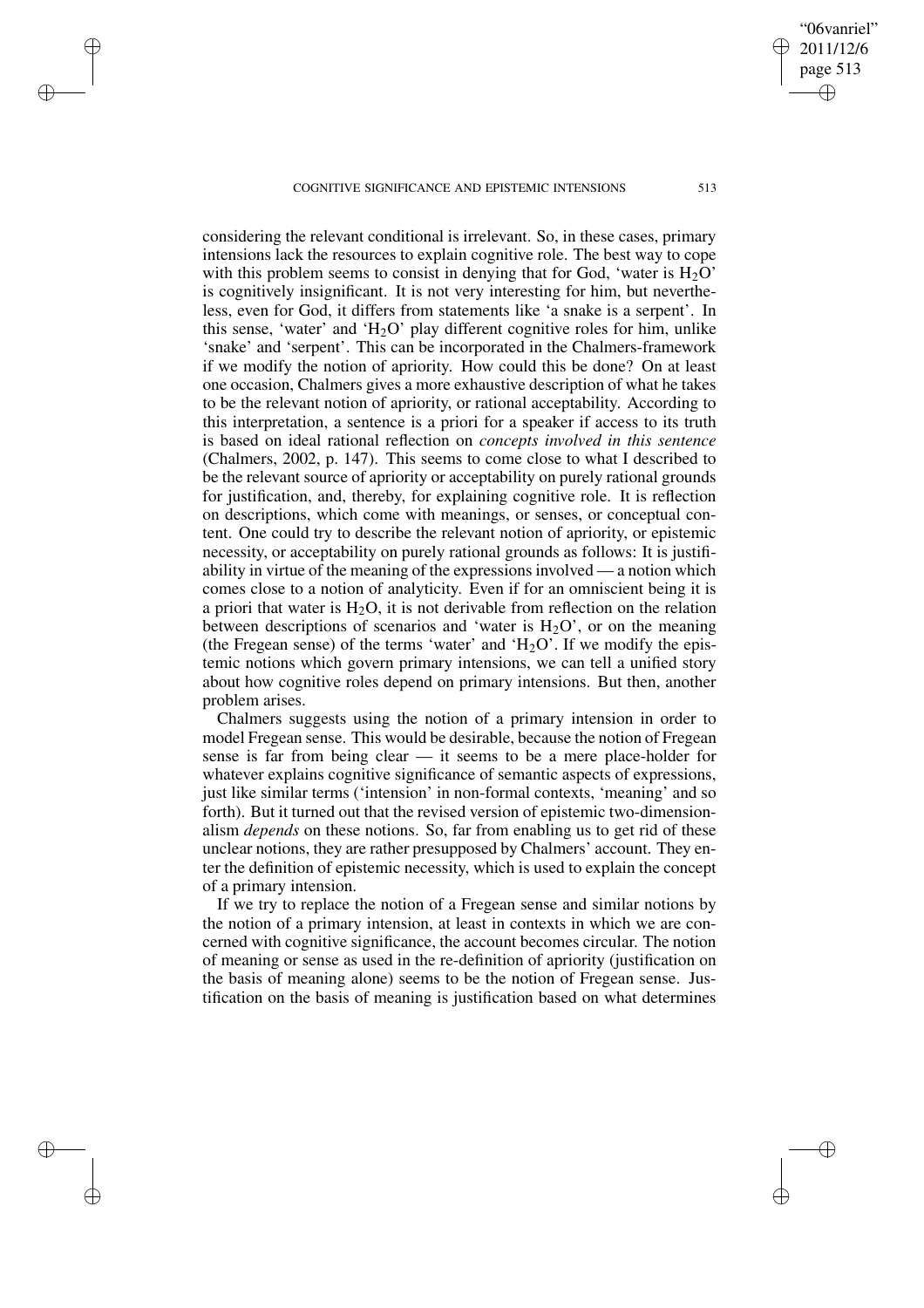"06vanriel" 2011/12/6 page 514 ✐ ✐

✐

✐

514 RAPHAEL VAN RIEL

the cognitive role of an expression. Accordingly, it should be possible to replace the notion of sense or meaning by the notion of a primary intension if, as Chalmers claims, primary intensions reflect cognitive role in the same way Fregean senses are supposed to do. But then, the notion of a primary intension is defined by the notion of a primary intension.

This amounts to the fact that primary intensions do not explain cognitive role at all. Either, there are cases in which they clearly do not, or the notion of a primary intension is slightly changed, such that these cases are excluded. But then, the notion of a primary intension either depends on the notion of a Fregean sense, such that it cannot be used to replace it, or it becomes circular.

Now, how about Chalmers' positive arguments in favor of his account? In Chalmers 2) (see above), Chalmers moves from the observation that (i) when an expression plays a certain cognitive role, it will have a condition on extension which enables a speaker to individuate the expression's extension, and the assumption that (ii) this condition on extension reflects the expression's cognitive role in "some deep respect", to the claim that this condition is to be understood epistemically. In Chalmers 3) Chalmers gives a more precise version of this argument. First, some clarification: Instead of 'intension', 'meaning', or 'sense' I will use the term 'condition on extension'. Instead of 'epistemic intension' I will talk about 'primary intensions'.

The argument goes as follows:

- (i) When we try to individuate conditions on extension, we (can) use primary intensions: They enable us to check how extensions vary with different epistemic possibilities. (*Useful heuristic*)
- (ii) Therefore, primary intensions "capture" conditions on extensions. (Follows from (i))
- (iii) Therefore, conditions on extensions can be thought of as primary intensions. (Follows from (ii) plus the assumption that 'to capture' in this sense guarantees relevant similarity, such that if A captures B, then we can think of B in terms of A)

Under a certain interpretation,  $(i)$  and  $(ii)$  seem to be above suspicion. We can use primary intensions to get access to how extension depends on possibility, and in this very sense, primary intensions *capture* conditions on extension; but does this sense of 'to capture' guarantee that we can think of the relevant conditions on extension in terms of primary intensions? To be sure: Primary intensions *are* a certain kind of conditions on extension, but, as I tried to argue above, they are not conditions on extension of the appropriate kind. They do not explain cognitive role. However, even if we take the notion of a condition on extension to be such that conditions on extension explain

✐

✐

✐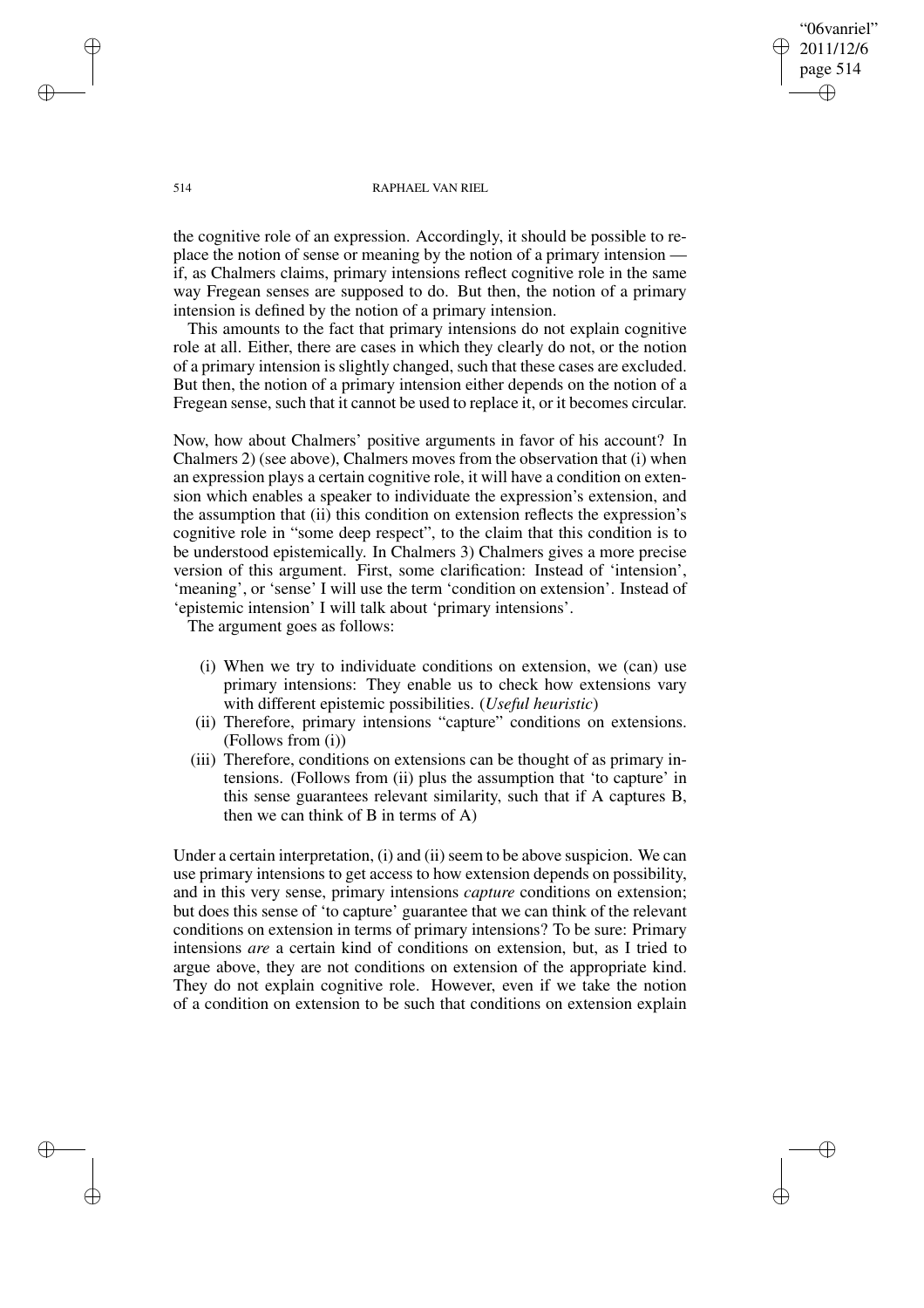cognitive role, (i) and (ii) can be true. But then, (iii) is not implied by (i) and (ii).

Frege argued that 'A' and 'B' in an appropriate instances of the schema 'A  $=$  B' must have different senses, because the relevant instance is, even if true, cognitively significant (Frege, 1892, p. 50). We can vindicate this argument using Chalmers' heuristics: Consider a possibility and check how 'A' and 'B' (with senses kept stable) behave at this possibility. So, in a sense, primary intensions capture sense: They give access to conceptual differences, or conceptual identities, or other conceptual issues. This is true even if we conceive of sense (or conditions on extension) in a non-epistemological way. For example, modes of presentation as described above can be described as conditions on extension: The Fregean *Begriffsmerkmale*, a concept's features, (Frege, 1892b) are conditions on extensions in the sense that they are properties something has to have in virtue of belonging to the concept's extension. These features form modes of presentation. Modes of presentation, understood in this way, reflect cognitive role in the sense that they determine the expression's cognitive role. Individuating modes of presentations, or checking relations between different modes of presentation, we can use primary intensions. This is the case iff modes of presentation *determine* primary intensions, even though they do not have to be described using epistemological vocabulary. This being possible, it is not necessarily true that if primary intensions *capture* conditions on extension, conditions on extension *can be thought of as* primary intensions. So, we were able to construct a possible condition on extension in non-epistemic vocabulary and let this condition on extension determine primary intensions, such that primary intensions mimic differences/identities/other relations in the realm of conditions on extension. Therefore, in a relevant sense, primary intensions *capture* conditions on extension, even though it is not the case that therefore, conditions on extension should be thought of as primary intensions. Chalmers argument is not valid.

# *Conclusion*

✐

✐

✐

✐

Since primary intensions do not explain cognitive role, and in virtue of the fact that they seem to presuppose the notion of a Fregean sense (or a similar notion), while, at the same time, they model a procedure we can use to identify an expression's extension at a given possibility, we should conclude that primary intensions *describe* cognitive roles, rather than explain them: An expression's primary intension is an exhaustive model of that expression's (semantic) cognitive role. This is in accordance with Chalmers' line of argumentation: Checking the cognitive role is a way *we arrive at* relations in the realm of conditions on extension. But primary intensions do not

"06vanriel" 2011/12/6 page 515

✐

✐

✐